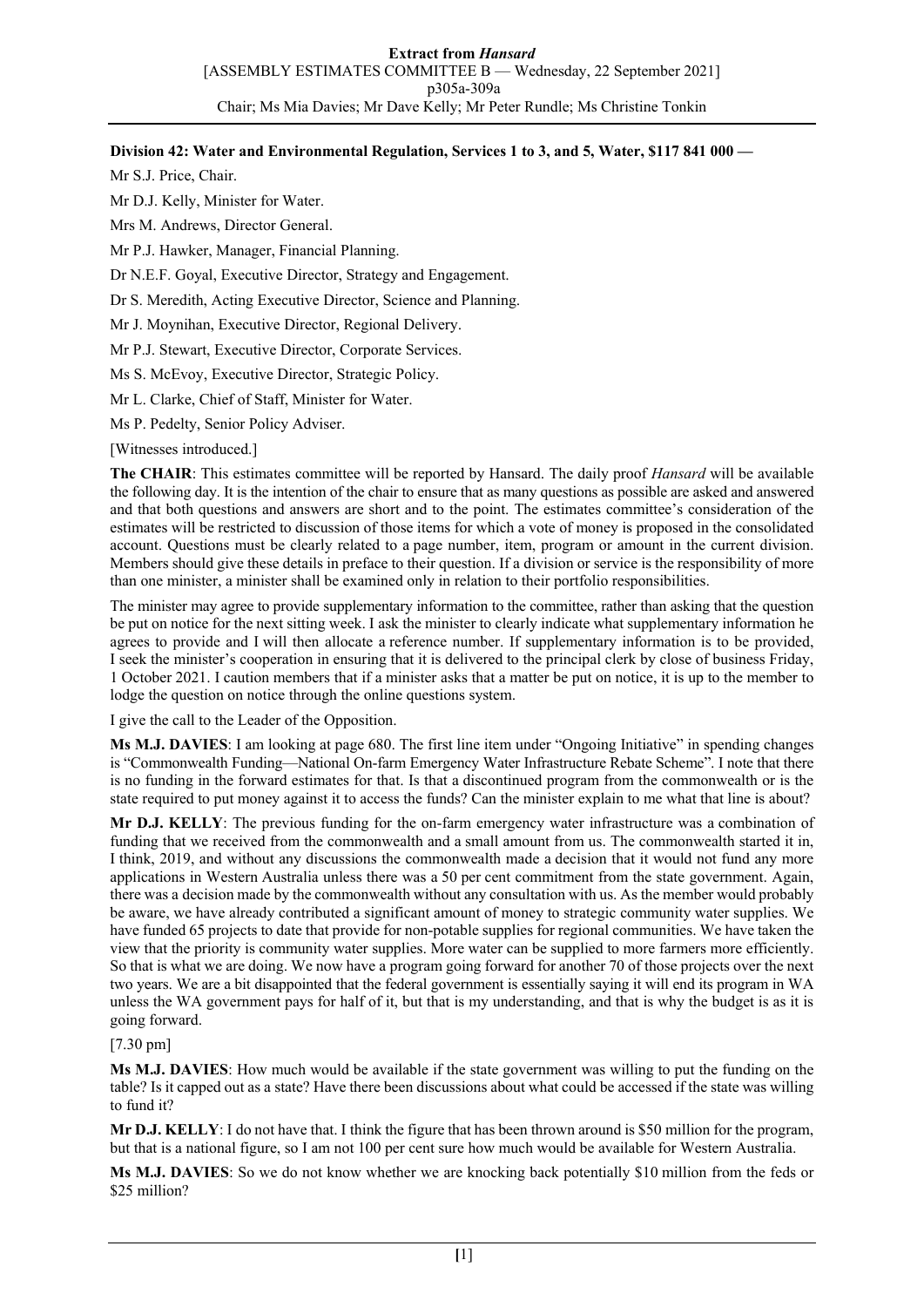**Mr D.J. KELLY**: No; it would be significantly less than \$10 million.

**Ms M.J. DAVIES**: But the minister does not know.

**Mr D.J. KELLY**: The federal government has not given us a breakdown. I have not seen whether it would be broken down on a per capita basis. The commonwealth has not told us—not that I am aware—how the funds would be distributed. I am just checking it has not. A lot of these announcements get made by the commonwealth with a press release, and getting details of how things work is very difficult. For example, the other day the commonwealth government announced \$1.54 billion for water infrastructure and that it would only apply to Murray–Darling states. When we quizzed the commonwealth about whether there would be an equivalent fund for Western Australia and why Western Australian farmers were being ignored for this funding, it was very difficult to get anything out of the federal government beyond what it had put in its press releases. If Western Australia was made eligible for that fund, it would dwarf this program.

Again, there is lots of money going to the east coast, but very little to Western Australia. As I said, this particular fund was started by the commonwealth, and in its first round it was funded completely by it. The commonwealth then made a decision without any consultation and said we would get some money in Western Australia only if the state government paid half of it. Why would the commonwealth government put that gun to the head of Western Australian farmers—saying, without any consultation, that there would be no money for Western Australia unless the state paid half?

**Ms M.J. DAVIES**: It is not unusual for the federal government to have a partnership with the state to deliver these outcomes. I am a little bit astonished that there has not been an investigation, questions or any formal correspondence from the minister to the commonwealth to try to determine what we would be eligible for before summarily saying that the state government will not be a part of it because it does not want to contribute. It is not an unusual concept for there to be partnership funding, even though, as the minister says, the program was previously wholly funded by the commonwealth. Is there no consideration to even thinking about trying to access that funding for these communities that might benefit from it?

**Mr D.J. KELLY**: The Leader of the Opposition is right that there are some programs that are jointly funded, but there is usually some discussion before these things are released. In this case, there was not. I think I have written to the federal minister at least once, maybe twice, asking him to rethink the federal government's decision to make this either a joint funding proposal or nothing. From memory, I had a video hook-up with Minister Pitt in which this was discussed. So we have attempted to get the commonwealth to rethink its decision. There has not been a lack of effort. The Leader of the Opposition needs to understand that we talked to the water resources reform reference group, which I think was set up when she was the minister—or maybe Terry Redman set it up—about the priorities for water funding in Western Australia. Out of that discussion, one of the priority projects was strategic community water projects. Having talked to local governments, and WA farmers are on those bodies, we identified what our priorities would be if we were to get additional commonwealth money. We have pursued those priorities.

The Leader of the Opposition is probably aware that for the 70 dam projects that I talked about earlier, we identified a source of funding for the commonwealth. The commonwealth said the money was available, but it had to have matching state money, so we tailored our priorities by talking to the industry, and we pitched that. We applied under that fund—I forget what it is called—and we were successful in getting the money. The community water projects are already done. There are 65 of them. They were extremely well received. I was at Gnowangerup and Lake Grace the other day talking to Councillor Chappell about the Railway Dam that his father built, which is 100 years old. As part of the program going forward that dam will be brought back online. It is a tremendous program. It was really well received. That is what we are doing. We are trying to target the money we can get from the commonwealth to the most strategic priorities. The Leader of the Opposition might have a different view, but delivering community water projects that can deliver more water to more farmers more efficiently is to me the wise way to go, and I think most people agree. Even without federal funding, that is what we have done, but if we are going to get federal funding, that is the priority, and that is what we have done.

**Ms M.J. DAVIES**: Just so I am clear, there has been a cut to the on-farm state government program for partnering with farm businesses to improve their water resilience individually. There is no funding in WA at the moment for farm businesses to partner with any tier of government to improve their water resilience. The farm water grant scheme has been cut.

**Mr D.J. KELLY**: There has not been a cut from the state's money.

**Ms M.J. DAVIES**: So the farm water grant scheme?

**Mr D.J. KELLY**: From the last budget, no. That decision was made some time ago.

**Ms M.J. DAVIES**: That does not exist and this does not exist, so there is actually no funding in the budget for on-farm improvements for farm businesses.

[7.40 pm]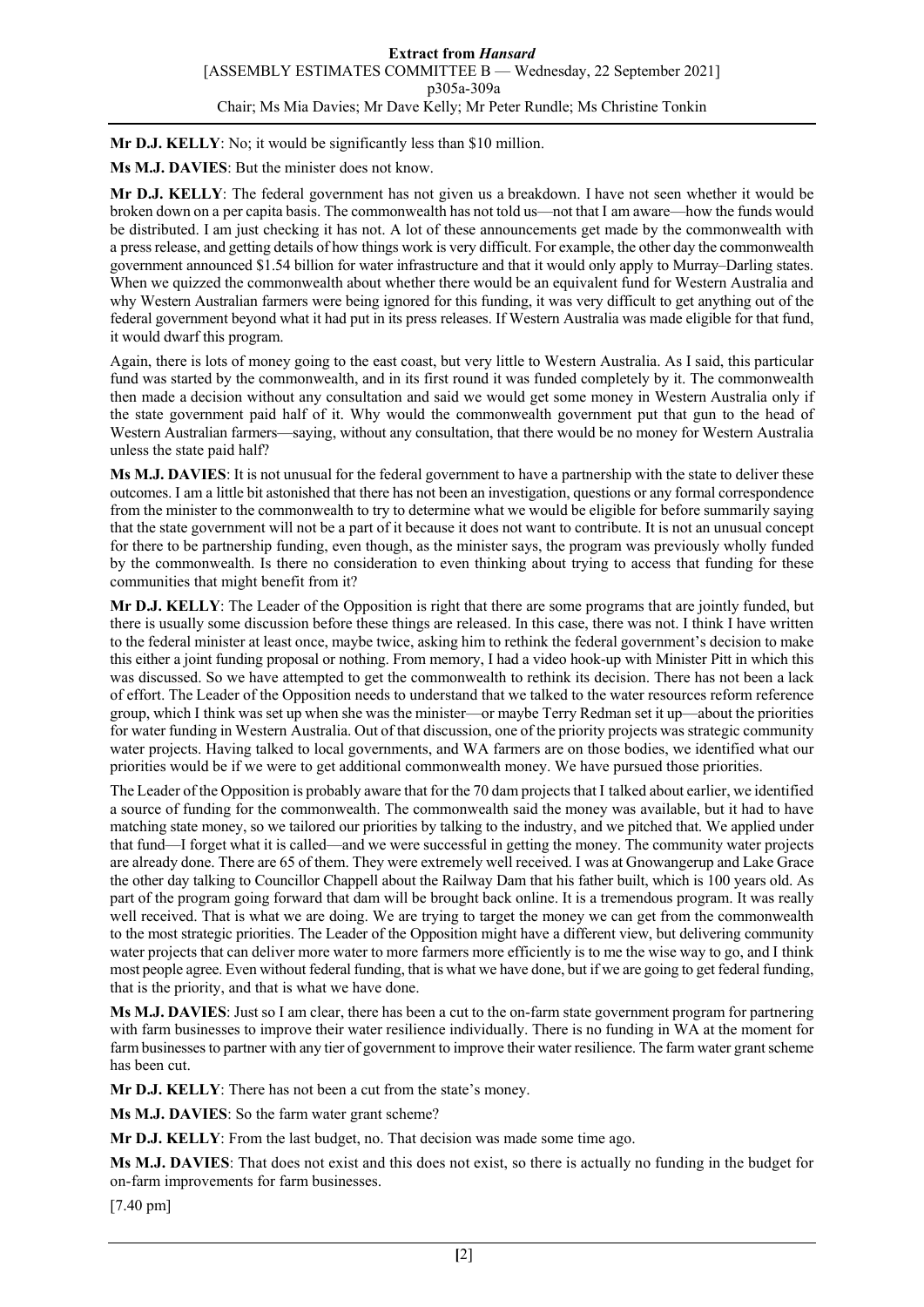**Mr D.J. KELLY**: That is not correct. Farmers are still eligible and can get funding for an audit, which is really the first step to on-farm resilience. If the member wants to get somewhere, having a plan is the first way to get there. Going off and spending money left, right and centre might sound good, but it does not get you where you want to go.

**Ms M.J. DAVIES**: I am very well aware, minister. I funded the audits and also the on-farm scheme. We funded both.

**Mr D.J. KELLY**: You have asked the question.

**Ms M.J. DAVIES**: Less of the mansplaining.

**Mr D.J. KELLY**: That program is still available. Farmers can still apply for that.

**Mr P.J. RUNDLE**: I refer to paragraph 19 on page 682 and the community water supply program in partnership with local government authorities that the minister just referred to. Can the minister confirm whether some sort of plan is in place to offload those particular community dams out of the department and on to local governments?

**Mr D.J. KELLY**: The dams that might fall into that program may be owned by the department, by the Water Corporation or already owned by local government. There is already a multiplicity of ownership of those assets. What I asked the department to do, and what it has done, is look across the great southern, the wheatbelt and into the midwest to find the water assets that we could bring back online as non-potable community supplies. The department has basically given us a list. Obviously, the ones at the top have the biggest bang for buck, and we have already done 65; my understanding is that that figure is right. We have funding for 70 more over two years. Where the ownership ends up is sometimes up for negotiation. I certainly would not characterise it as offloading, as the member put it. Some local governments really want an asset; maybe it is a Water Corporation asset and it wants ownership of it. Some local governments do not want ownership of it. They want access to it, but they do not want ownership. It all depends. Although the Water Corporation is very cooperative, sometimes it is reluctant to hand over assets because of the condition that they are in; they might need significant upgrading. Where the ownership ends up all depends on horses for courses, depending on the asset.

**Mr P.J. RUNDLE**: Could the minister tell me what stage the department is at with the upgrading and recommissioning of those 70-odd strategic community water supplies as mentioned here, or is that program well underway?

**Mr D.J. KELLY**: It is well underway. We have already started work on some of them. One of the conditions of the commonwealth's contribution is that the work is completed within two years. In anticipation of getting the commonwealth money, the department had already started to do the work. I might add, had we not got the commonwealth money, we would have continued with the program. We would have had the capacity to do less of the project. Some of them are well underway.

**Mr P.J. RUNDLE**: I assume the department is also doing catchment work as well as recommissioning the dams and the like. Is the department also doing the catchment work at the same time to improve the flow of water into those dams?

**Mr D.J. KELLY**: It all depends on what is needed for the particular project. It might include catchment work if that is what is needed.

**Mr P.J. RUNDLE**: Does the minister foresee that that will be wrapped up within two years, as he mentioned? Is that the rough time line for those 70-odd dams?

**Mr D.J. KELLY**: That is our best endeavour. If the member talks to his National Party federal colleagues, and for some reason some of those projects, because of COVID and the like, cannot be completed within the two years, I hope the commonwealth will not be too rigid about that time line. But it is certainly our endeavour to get it done within the two years.

**Ms C.M. TONKIN**: I refer to page 684, under the heading "Outcomes, Services and Key Performance Information", under the subheading, "Relationship to Government Goals" and the column "Desired Outcomes" that states -

Western Australia's growth and development is supported by the sustainable management of water resources for the long-term benefit of the State.

Can the minister please advise how our water resources in Western Australia are being impacted by climate change?

**Mr D.J. KELLY**: I never tire of talking about climate change and the impact it is having on Western Australia, not because it is a happy story, but because it is absolutely crucial to everything we do. I am painfully aware that there are some people in public life and elected officials who still do not acknowledge that climate change is real and that if they begrudgingly accept that climate change is real, they try to portray it as though the impact will be some time in the future. The impact of climate change on the south west of Western Australia in particular is stark. Since 1975, we have had a 15 per cent to 20 per cent reduction in rainfall. That has had an enormous impact on stream flows into our dams across the south west. In Perth, for example, we used to get 400 billion litres of water run into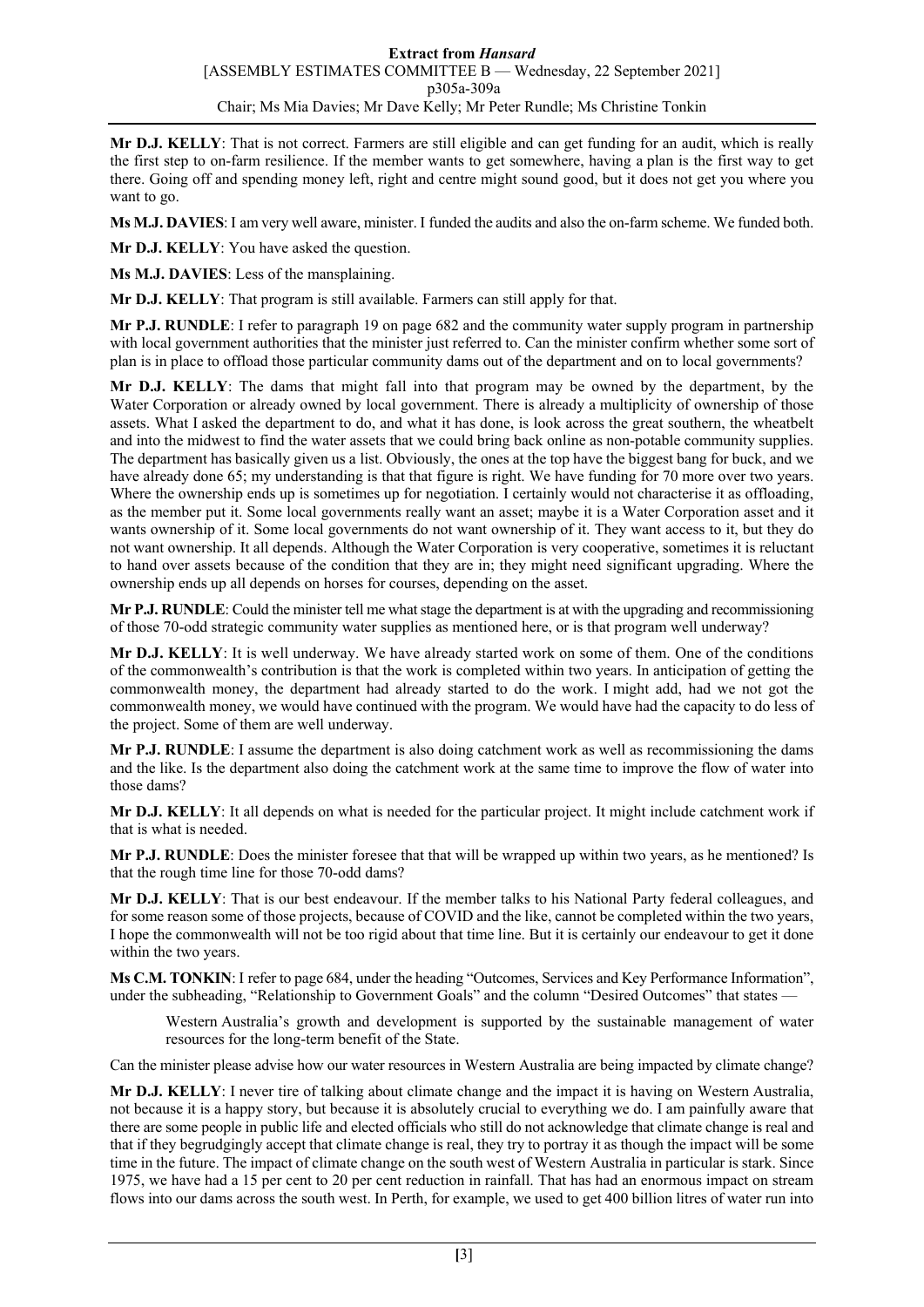Perth's dams each year, and that was essentially our drinking water supply. Now if we get 50 billion litres, we think we are doing well.

The department is constantly evaluating the impacts of climate change and, as members might know, water allocation plans are constantly being updated. Unfortunately, many of those plans are now seeing a reduction in the water available because of the impacts of climate change. That is really important work that the department does. The idea that an area will always have a certain amount of water available for agriculture is unfortunately not the case because of the impacts of climate change. It is work that we are constantly doing. The Gnangara groundwater system is Perth's most important groundwater system. Climate change impacts on that system are stark. That is one of the reasons why we have gradually reduced the amount of groundwater that we have been taking from Gnangara and are moving to desalination. The quality of the work that is done by the department is one of the things that I think we can be most proud of in this state. Water is all about science, and I am constantly impressed by the level of work that is done by the department on this issue when faced with such a vexed issue as climate change.

## [7.50 pm]

**Ms M.J. DAVIES**: I refer to page 691 and water and environment policy. I cannot see it anywhere on the page, but I assume that work is being done on water reform legislation, because I know that we had it on the agenda for our government —

**Mr D.J. KELLY**: You announced it at least twice, I think.

**Ms M.J. DAVIES**: Probably. A lot of groundwork was done, and I am just wondering what progress has been made, because the government has had four years now and I know that was one of the priorities that was announced when it came to government. Therefore, I am happy to take the flak on us not delivering it, but we are now into the government's second term and it was one of the things that it said it was going to progress, so what kind of priority does it have with parliamentary drafting, if it is at that point, or is it languishing?

**The CHAIR**: Minister, this is not actually a budget-related question, but I will leave it up to you if you want to respond and how you respond.

**Mr D.J. KELLY**: I am happy to briefly respond. Yes, it is still a priority for the government. It is still being worked on, and we do hope to have legislation in the Parliament this term.

**Ms M.J. DAVIES**: I have a further question. I can relate it to the budget easily. How many employees does the minister have working on it in the department?

**The CHAIR**: Minister.

**Mr D.J. KELLY**: Oh.

**Ms M.J. DAVIES**: Is it being given the resources? I mean, it is a significant body of work.

**The CHAIR**: Leader, just ask the question and wait for a response, please.

**Mr D.J. KELLY**: A bunch of people are working on it, but it is bits of people's time rather than a specific person who is working on it. That is my understanding. The department does not do the drafting; that is a job for the Attorney General. But, as the member acknowledged, the previous government announced it twice but in two terms of government did not deliver it. When we get to the point of having had two terms of government and not delivering it, I will happily take the criticism.

**Ms M.J. DAVIES**: Minister, you said that it will be in Parliament. Does the minister expect that it will be debated in Parliament? It will have a significant impact on the department's ability to manage some of the issues that the minister was previously talking about in the question he answered just before about climate change.

**Mr D.J. KELLY**: Once it gets into Parliament, I do not control how long it will take to get through Parliament; that is in the hands of Parliament.

**Ms M.J. DAVIES**: That is debatable. The government controls both houses of Parliament; I think you can have it through in a jiffy!

**Mr D.J. KELLY**: I think the member is probably stretching the goodwill. Obviously, I cannot answer how long it will take to get through Parliament once it is introduced. That is not really a budget question. I would like it to be within my ministerial portfolio, but at this point in time it is not.

**Mr P.J. RUNDLE**: I refer to page 698 and "Details of Controlled Grants and Subsidies", and the line item "Ban on E-Waste to Landfill". I notice that there is no budget allocation for this year.

**Mr D.J. KELLY**: I had a great interest in this topic when I was Minister for Innovation and ICT, but as the Minister for Water, unfortunately it is not within my portfolio.